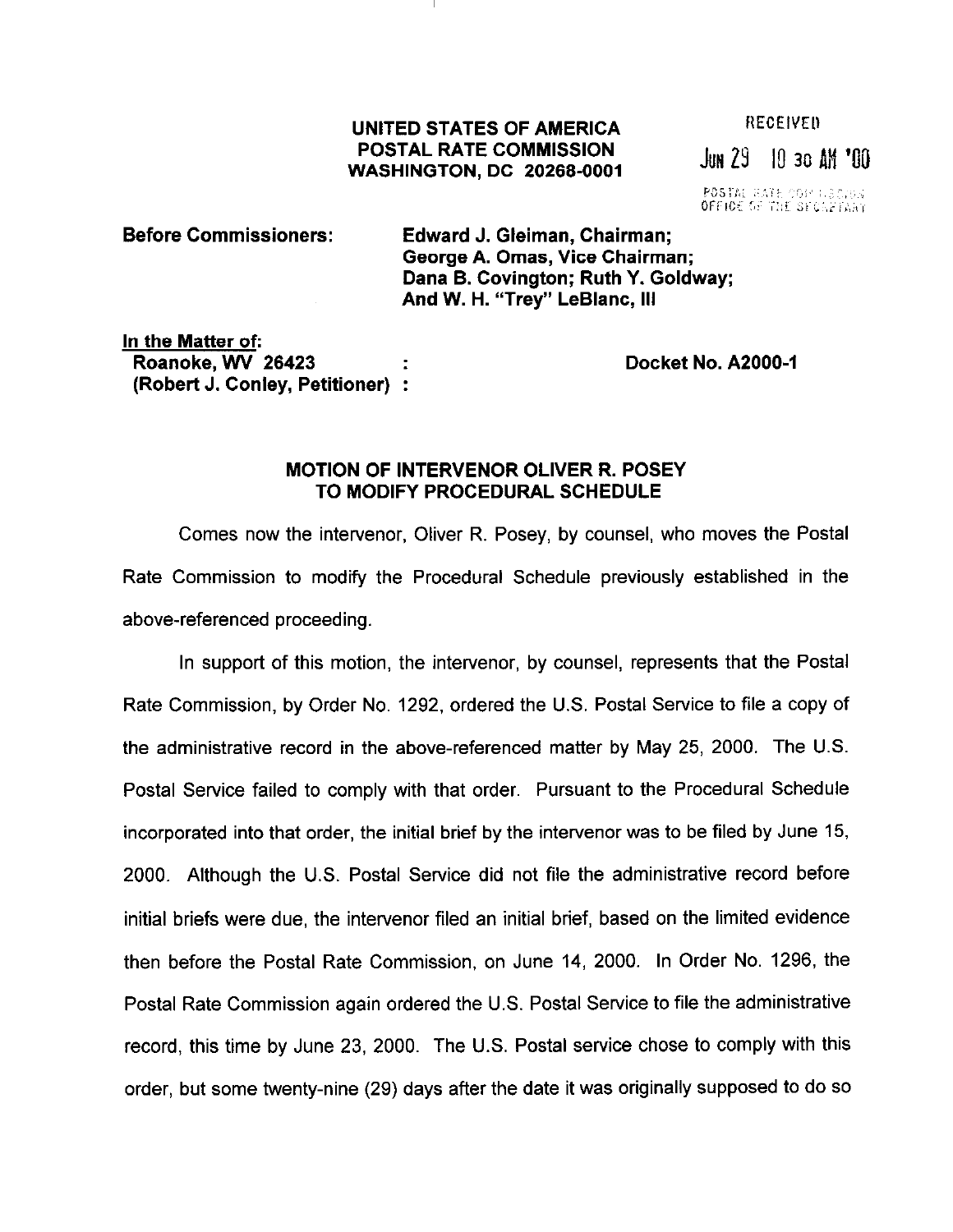and eight (8) days after the initial brief by the intervenor was due. The failure of the US. Postal Service to produce the administrative record prejudiced the ability of the intervenor and the petitioner to prepare an initial brief and to respond to the procedural and substantive issues in this matter.

Wherefore, the intervenor proposes that the Procedural Schedule be modified as follows:

| July 14, 2000   | Petitioner's (Intervenor's) Participant Statement or Initial<br>Brief:                        |
|-----------------|-----------------------------------------------------------------------------------------------|
| July 21, 2000   | Postal Service's Answering Brief;                                                             |
| August 4, 2000  | Petitioner's (Intervenor's) Reply Brief should Petitioner<br>(Intervenor) choose to file one; |
| August 21, 2000 | Expiration of the Commission's 120-day decisional schedule.                                   |

Respectfully submitted,

OLIVER R. POSEY lntervenor By counsel

abSTR

Clinton G. Bush WV State Bar ID No.: 6555 Wilson & Bailey 122 Court Avenue P. 0. Box 1310 Weston, WV 26452 (304) 269-1311 (telephone) (304) 269-l 315 (facsimile)